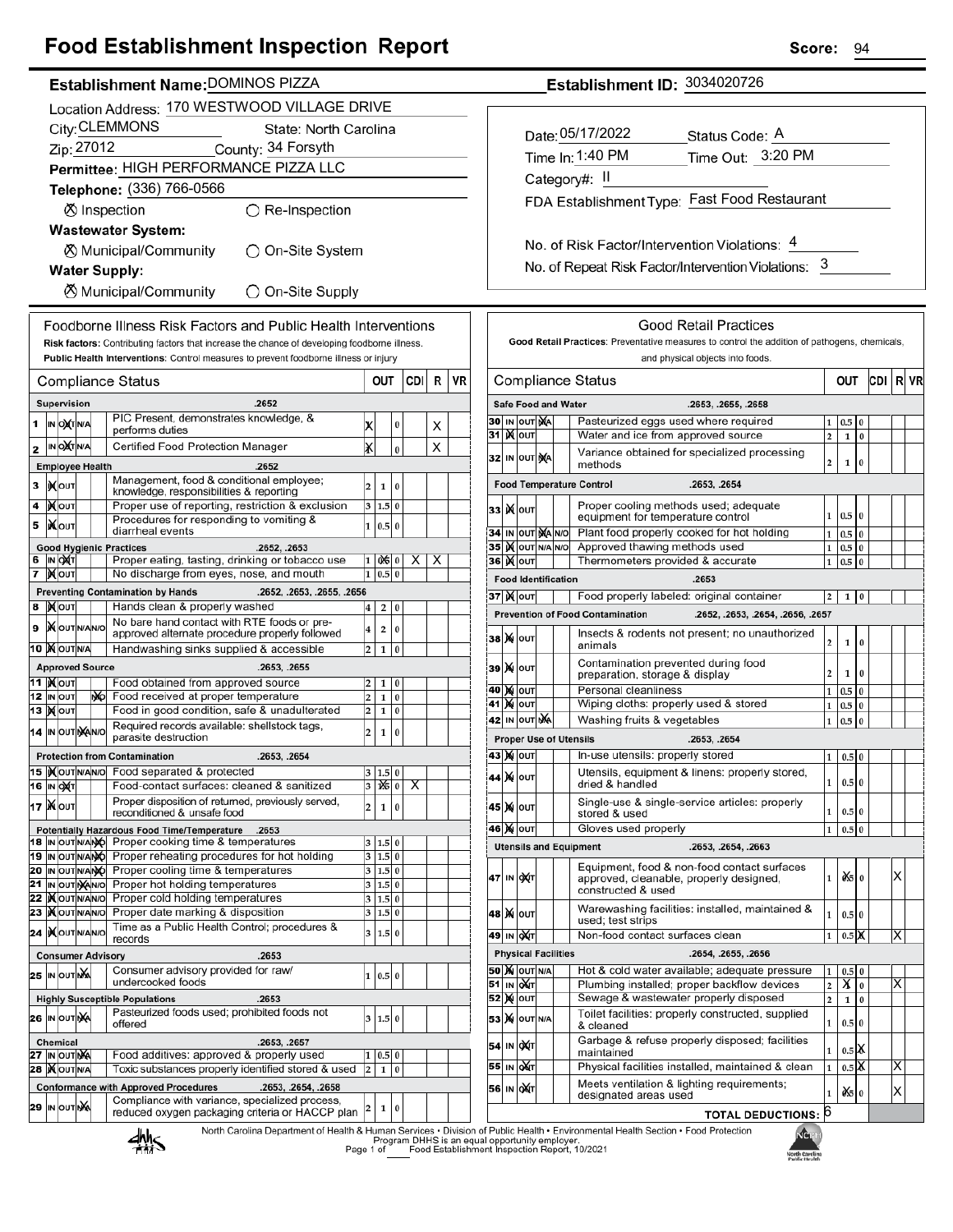|                                                                            |                                        | <u>Comment Addendum to Food Establishment Inspection Report</u>  |  |  |  |  |  |  |
|----------------------------------------------------------------------------|----------------------------------------|------------------------------------------------------------------|--|--|--|--|--|--|
| Establishment Name: DOMINOS PIZZA                                          |                                        | Establishment ID: 3034020726                                     |  |  |  |  |  |  |
| Location Address: 170 WESTWOOD VILLAGE DRIVE                               |                                        | Date: 05/17/2022<br>$X$ Inspection Re-Inspection                 |  |  |  |  |  |  |
| City: CLEMMONS                                                             | State:NC                               | Comment Addendum Attached?   X<br>Status Code: A                 |  |  |  |  |  |  |
| County: 34 Forsyth                                                         | Zip: 27012                             | Water sample taken? $\Box$ Yes $\Box$ No<br>Category #: II       |  |  |  |  |  |  |
| Wastewater System: X Municipal/Community   On-Site System<br>Water Supply: | X Municipal/Community   On-Site System | Email 1:pmehaffey@triad.rr.com                                   |  |  |  |  |  |  |
| Permittee: HIGH PERFORMANCE PIZZA LLC                                      |                                        | Email 2:                                                         |  |  |  |  |  |  |
| Telephone: (336) 766-0566                                                  |                                        | Email 3:                                                         |  |  |  |  |  |  |
|                                                                            |                                        | <b>Temperature Observations</b>                                  |  |  |  |  |  |  |
|                                                                            |                                        | Effective January 1, 2019 Cold Holding is now 41 degrees or less |  |  |  |  |  |  |
| Location<br>Item<br>pizza prep (top)<br>sausage                            | Temp Item<br>Location<br>36            | Temp Item<br>Location<br>Temp                                    |  |  |  |  |  |  |
| chicken<br>pizza prep (base)                                               | 41                                     |                                                                  |  |  |  |  |  |  |
| walk-in cooler<br>cheese                                                   | 41                                     |                                                                  |  |  |  |  |  |  |
| chicken wing<br>walk-in cooler                                             | 37                                     |                                                                  |  |  |  |  |  |  |
| 3 comp sink after correction<br>quat sanitizer<br>(nnm)                    | 200                                    |                                                                  |  |  |  |  |  |  |
|                                                                            |                                        |                                                                  |  |  |  |  |  |  |
|                                                                            |                                        |                                                                  |  |  |  |  |  |  |
|                                                                            |                                        |                                                                  |  |  |  |  |  |  |
|                                                                            |                                        |                                                                  |  |  |  |  |  |  |
|                                                                            |                                        |                                                                  |  |  |  |  |  |  |
|                                                                            |                                        |                                                                  |  |  |  |  |  |  |
|                                                                            |                                        |                                                                  |  |  |  |  |  |  |
|                                                                            |                                        |                                                                  |  |  |  |  |  |  |
|                                                                            |                                        |                                                                  |  |  |  |  |  |  |
|                                                                            |                                        |                                                                  |  |  |  |  |  |  |
|                                                                            |                                        |                                                                  |  |  |  |  |  |  |
|                                                                            |                                        |                                                                  |  |  |  |  |  |  |
|                                                                            |                                        |                                                                  |  |  |  |  |  |  |
|                                                                            |                                        |                                                                  |  |  |  |  |  |  |
|                                                                            |                                        |                                                                  |  |  |  |  |  |  |
|                                                                            |                                        |                                                                  |  |  |  |  |  |  |

|                                                                                                                                                                                                                                                                                       | First                       |                | Last |                   |  |  |  |  |
|---------------------------------------------------------------------------------------------------------------------------------------------------------------------------------------------------------------------------------------------------------------------------------------|-----------------------------|----------------|------|-------------------|--|--|--|--|
| Person in Charge (Print & Sign): Melannie                                                                                                                                                                                                                                             |                             | <b>Benitez</b> |      | Meanin Renit      |  |  |  |  |
|                                                                                                                                                                                                                                                                                       | First                       |                | Last |                   |  |  |  |  |
| Regulatory Authority (Print & Sign): Aubrie                                                                                                                                                                                                                                           |                             | Welch          |      | Aubrie Welch REHS |  |  |  |  |
| REHS ID: 2519 - Welch, Aubrie                                                                                                                                                                                                                                                         | Verification Required Date: |                |      |                   |  |  |  |  |
| REHS Contact Phone Number: (336) 703-3131                                                                                                                                                                                                                                             |                             |                |      |                   |  |  |  |  |
| North Carolina Department of Health & Human Services<br>• Environmental Health Section<br>• Food Protection Program<br>● Division of Public Health<br>$\frac{dM_S}{dM}$<br>DHHS is an equal opportunity employer.<br>Food Establishment Inspection Report, 10/2021<br>Page 1 of _____ |                             |                |      |                   |  |  |  |  |